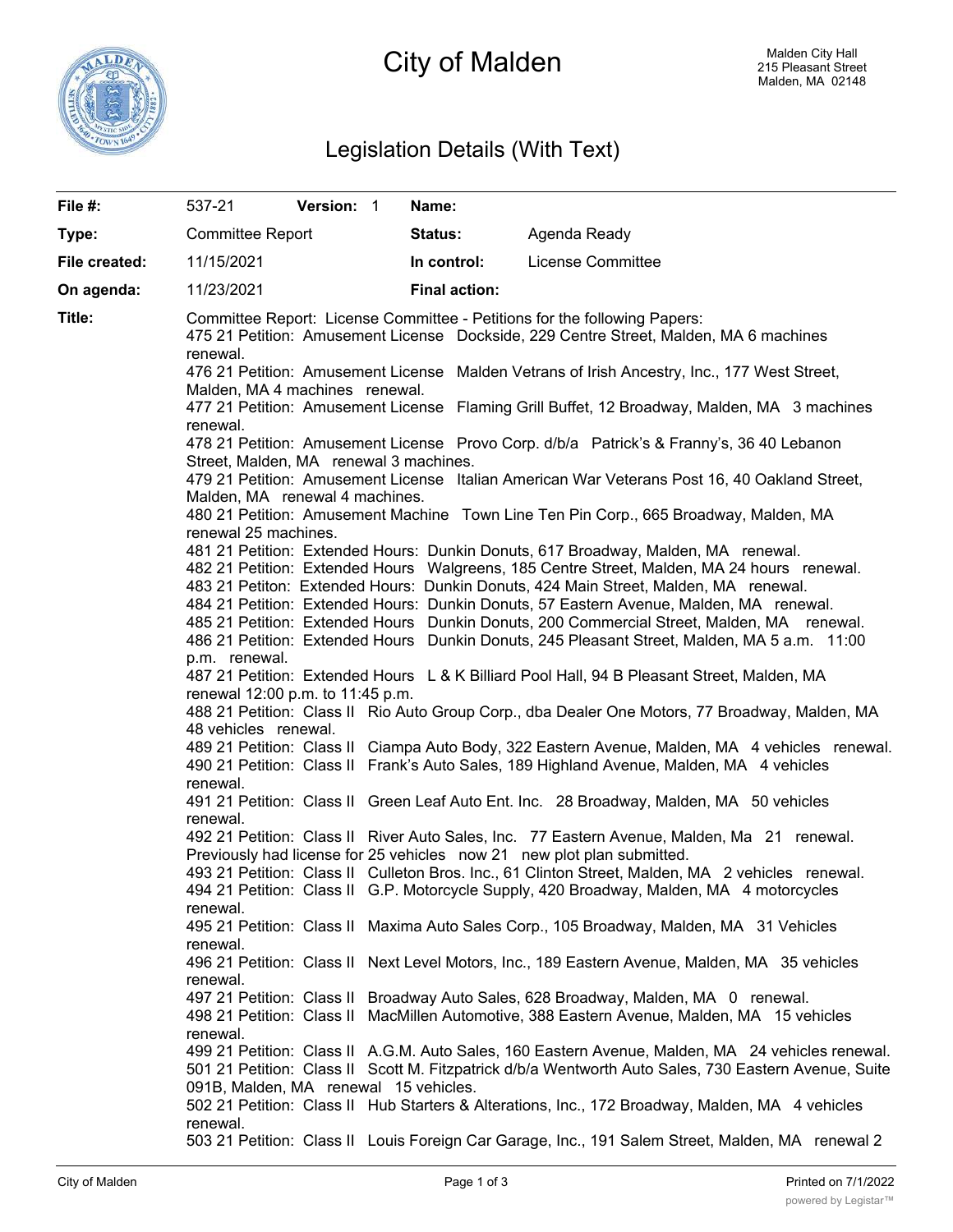| vehicles. | 504 21 Petition: Class II Malden Middlesex Motor Sales. Inc., 129 Charles Street. Malden. MA  |
|-----------|-----------------------------------------------------------------------------------------------|
| renewal.  |                                                                                               |
|           | 505 21 Petition: Class III Malden Middlesex Motor Sales. Inc., 129 Charles Street, Malden, MA |
| renewal.  |                                                                                               |
|           | 506 21 Petition: Class III Malden Broadway Auto Body, 590 Broadway, Malden, MA renewal.       |

**Sponsors:**

### **Indexes:**

**Code sections:**

#### **Attachments:**

| <b>Date</b> | Ver. | 'ion Bv         | Action<br>.            | Result<br>. |
|-------------|------|-----------------|------------------------|-------------|
|             |      | ∵itv<br>`ouncil | ำnd filed<br>receiver' |             |

Committee Report: License Committee - Petitions for the following Papers:

475 21 Petition: Amusement License Dockside, 229 Centre Street, Malden, MA 6 machines renewal. 476 21 Petition: Amusement License Malden Vetrans of Irish Ancestry, Inc., 177 West Street, Malden, MA 4 machines renewal. 477 21 Petition: Amusement License Flaming Grill Buffet, 12 Broadway, Malden, MA 3 machines renewal. 478 21 Petition: Amusement License Provo Corp. d/b/a Patrick's & Franny's, 36 40 Lebanon Street, Malden, MA renewal 3 machines. 479 21 Petition: Amusement License Italian American War Veterans Post 16, 40 Oakland Street, Malden, MA renewal 4 machines. 480 21 Petition: Amusement Machine Town Line Ten Pin Corp., 665 Broadway, Malden, MA renewal 25 machines. 481 21 Petition: Extended Hours: Dunkin Donuts, 617 Broadway, Malden, MA renewal. 482 21 Petition: Extended Hours Walgreens, 185 Centre Street, Malden, MA 24 hours renewal. 483 21 Petiton: Extended Hours: Dunkin Donuts, 424 Main Street, Malden, MA renewal. 484 21 Petition: Extended Hours: Dunkin Donuts, 57 Eastern Avenue, Malden, MA renewal. 485 21 Petition: Extended Hours Dunkin Donuts, 200 Commercial Street, Malden, MA renewal. 486 21 Petition: Extended Hours Dunkin Donuts, 245 Pleasant Street, Malden, MA 5 a.m. 11:00 p.m. renewal. 487 21 Petition: Extended Hours L & K Billiard Pool Hall, 94 B Pleasant Street, Malden, MA renewal 12:00 p.m. to 11:45 p.m. 488 21 Petition: Class II Rio Auto Group Corp., dba Dealer One Motors, 77 Broadway, Malden, MA 48 vehicles renewal. 489 21 Petition: Class II Ciampa Auto Body, 322 Eastern Avenue, Malden, MA 4 vehicles renewal. 490 21 Petition: Class II Frank's Auto Sales, 189 Highland Avenue, Malden, MA 4 vehicles renewal. 491 21 Petition: Class II Green Leaf Auto Ent. Inc. 28 Broadway, Malden, MA 50 vehicles renewal. 492 21 Petition: Class II River Auto Sales, Inc. 77 Eastern Avenue, Malden, Ma 21 renewal. Previously had license for 25 vehicles now 21 new plot plan submitted. 493 21 Petition: Class II Culleton Bros. Inc., 61 Clinton Street, Malden, MA 2 vehicles renewal. 494 21 Petition: Class II G.P. Motorcycle Supply, 420 Broadway, Malden, MA 4 motorcycles renewal. 495 21 Petition: Class II Maxima Auto Sales Corp., 105 Broadway, Malden, MA 31 Vehicles renewal. 496 21 Petition: Class II Next Level Motors, Inc., 189 Eastern Avenue, Malden, MA 35 vehicles renewal. 497 21 Petition: Class II Broadway Auto Sales, 628 Broadway, Malden, MA 0 renewal. 498 21 Petition: Class II MacMillen Automotive, 388 Eastern Avenue, Malden, MA 15 vehicles renewal. 499 21 Petition: Class II A.G.M. Auto Sales, 160 Eastern Avenue, Malden, MA **24 vehicles renewal.** 501 21 Petition: Class II Scott M. Fitzpatrick d/b/a Wentworth Auto Sales, 730 Eastern Avenue, Suite 091B, Malden, MA renewal 15 vehicles. 502 21 Petition: Class II Hub Starters & Alterations, Inc., 172 Broadway, Malden, MA 4 vehicles renewal. 503 21 Petition: Class II Louis Foreign Car Garage, Inc., 191 Salem Street, Malden, MA renewal 2 vehicles.